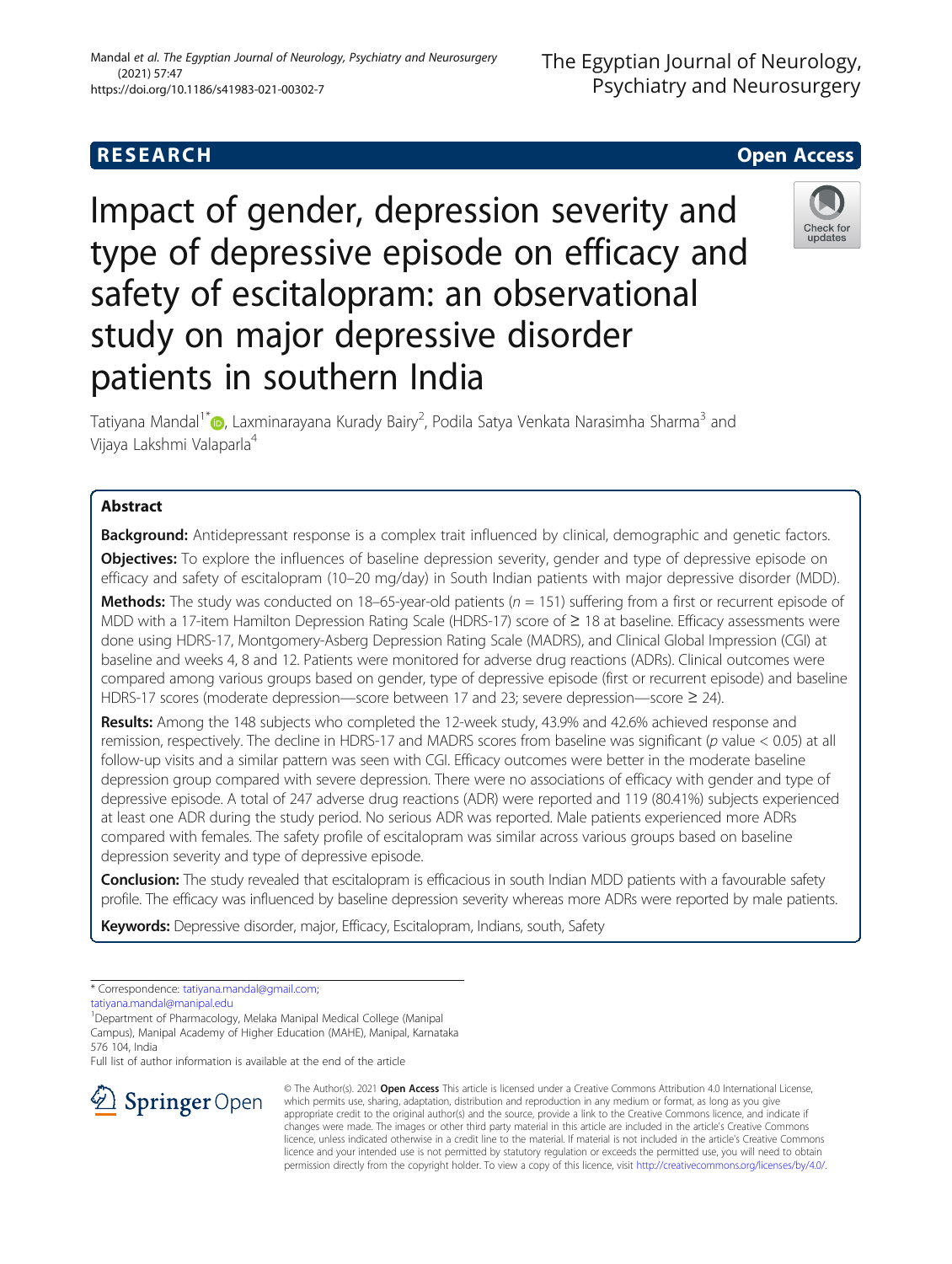# Introduction

According to the World Health Organization, globally approximately 264 million people are affected by major depressive disorder (MDD) [\[1](#page-8-0)]. In India, the National Mental Health Survey has estimated that at any given point, nearly 23 million adults would require care for depressive disorders [[2](#page-8-0)]. The burden of MDD is further amplified by the high suicide rate (up to 15%), stressrelated complications and associated deleterious effects on the cardiovascular system [[3,](#page-8-0) [4\]](#page-8-0). Statistical data suggests that by 2030, unipolar depression will become the second highest contributor to the global disease burden [[5](#page-8-0)].

Over the last few decades, SSRIs have emerged as the first line of treatment for depressive disorders because of their effectiveness and relatively low toxicity [[6,](#page-8-0) [7](#page-8-0)]. Various comparative trials have suggested that escitalopram, the S-enantiomer of citalopram has better efficacy and tolerability in MDD patients compared with other SSRIs [[8](#page-8-0)–[10\]](#page-8-0). Escitalopram is known to produce only mild and transient adverse drug reactions (ADR) [[9\]](#page-8-0). The most common ADRs reported with escitalopram therapy were insomnia, fatigue, somnolence, nausea, headache, dry mouth, excessive sweating and sexual dysfunction [\[9](#page-8-0), [11](#page-8-0)]. In India, studies have found escitalopram being frequently prescribed as a first-line antidepressant [\[12\]](#page-8-0).

There is a considerable debate on the efficacy and tolerability of SSRIs in MDD patients. A substantial proportion (up to 30–50%) of depressed patients shows insufficient response to SSRI treatment [[13](#page-8-0)]. Sixty to seventy percent of MDD patients are presented with treatment-resistant depression (TRD) which is an important contributor of significant morbidity and mortality associated with MDD [[14](#page-8-0)]. Several socio-demographic factors that predispose patients to TRD include old age, patients with poor economic resources, lack of education, poor social support and family networks and lower function and quality of life [[15](#page-8-0)]. Specific clinical features of the MDD episode such as longer duration and recurrent episode, higher severity, high suicidal risk are potentially predictive indicators of TRD [[16](#page-8-0)]. Non-adherence to antidepressant therapy is another important reason for treatment failure [[17](#page-8-0)]. Many patients fail to adhere to antidepressant therapy because of adverse drug reactions (ADR) [\[18](#page-8-0)]. Psychiatric and somatic comorbidities (anxiety or panic disorder, substance abuse, higher level of objective stress, personality disorders, neurodegenerative or autoimmune diseases etc.) are also associated with treatment non-response and higher risk of TRD [[19\]](#page-8-0). Further, genetic variants within the serotonin transporter-serotonin receptors and antidepressant metabolizing enzymes or genes involved in neurodevelopment have been found to modulate the risk of TRD [[20](#page-8-0)]. Since antidepressant response is a complex trait influenced by clinical, environmental, genetic and

drug-associated factors, treatment response and ADRs might vary in different populations [[21](#page-8-0)]. Several studies have also reported an association between antidepressant response and baseline disease severity [[22](#page-8-0)].

Presently in routine clinical practice, psychiatrists have a wide choice of antidepressants. Therefore, it is essential to create a population-specific evidence base for efficacy and tolerability profile of antidepressants which will help clinicians to make the best choice for individual patients. Further, identification of variables predicting antidepressant treatment outcomes has become one of the major focuses of current scientific research because this might hold the potential to transform the otherwise lengthy process of antidepressant selection for individual patients and thereby might reduce the overall burden and financial loss. There is an inadequacy of data on escitalopram treatment response and the plausible influence of disease severity in modulating this, specifically in a south Indian population. Data regarding influence of other patient and disease-related factors on treatment response is also rare. Therefore, we intended to explore the treatment response and ADR profile of escitalopram in South Indian MDD patients. The influences of the baseline severity of depression, gender and type of depressive episode on treatment response and safety profile were also assessed.

# Materials and methods

This 12-week, prospective, open-label, observational study was conducted at the Department of Psychiatry, Kasturba Medical College Hospital, Manipal, India. The study was approved by the Institutional Ethics Committee of Kasturba Hospital, Manipal (Registration no. ECR/ 146/Inst/KA/2013; Study approval number: IEC 317/ 2013). Written informed consent was obtained from all the participants after explaining the full procedure.

# Subjects

The study subjects were patients who were diagnosed with a current episode of unipolar depression and were on escitalopram monotherapy. The diagnosis was verified by DSM-IV (Diagnostic and Statistical Manual of Mental Disorders, Fourth Edition) criteria [[23](#page-9-0)]. A thorough neuro-psychiatric interview was conducted during screening. After the initial diagnosis, the treatment regimen was decided for all MDD patients and it was solely at the discretion of the treating psychiatrist who was not involved in the study. Later, only those MDD patients prescribed with escitalopram monotherapy were screened for the exclusion and inclusion criteria. Patients were recruited for the study if they had fulfilled these criteria and had given consent to participate in our study. The study had the following inclusion criteria: (a) Patients having baseline 17-item Hamilton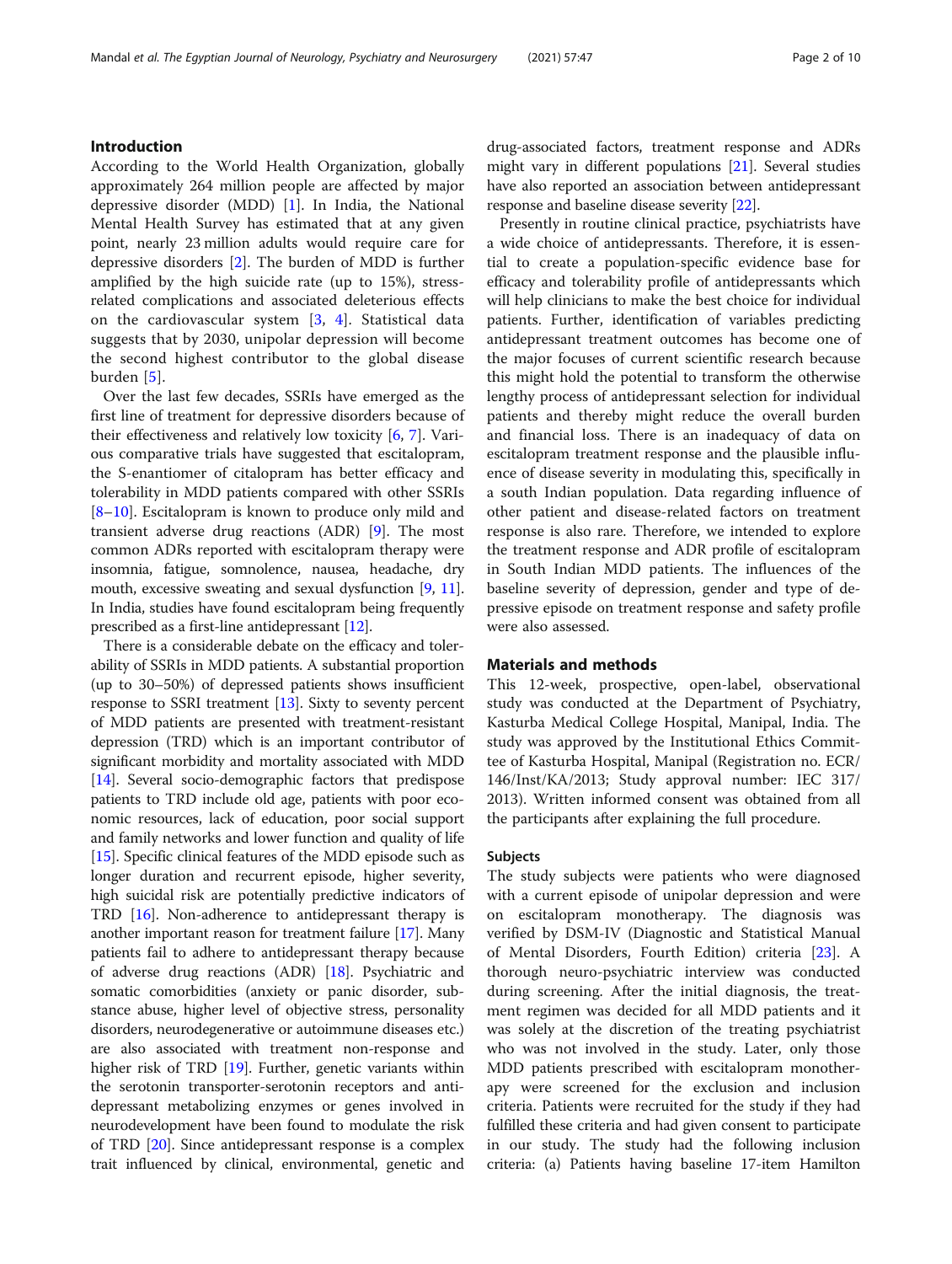Depression Rating Scale (HDRS-17) score of 18 and above, (b) South Indian ethnicity, (c) Either gender, (d) Age between 18 and 65 years, (e) Patients with first episode or recurrent episode of MDD. Patients were excluded if they were diagnosed with other co-morbid mental illnesses such as schizophrenia, bipolar disorder, schizoaffective disorders, alcohol/drug abuse–related disorder or dementia within 12 months from week 0. Additional exclusion criteria included patients with significant suicide risk, liver or renal impairment, unstable serious illness, contraindications to escitalopram, pregnant or lactating women. Patients were enrolled from both inpatient and outpatient settings. Ethnicity of the patient was verified by taking a detailed family history. All study subjects were treated with escitalopram once daily at a flexible dose of 10–20 mg. Treatment was initiated with a once-daily dosage of 10 mg escitalopram. If adequate response was not observed during the follow-up visits, doses were titrated up to 20 mg per day. Patients were not allowed to take any other psychotropic medications except zolpidem or zopiclone or clonazepam for insomnia and/or anxiety. However, patients were allowed to take medications for general illnesses like diabetes, hypertension etc. provided those are not contraindicated with escitalopram. Concomitant medications and dosages were recorded. Adherence to medication was ascertained when patients came for follow-up by patients' self-report and also by counting unused drugs. Any patient who had not taken 20% of the prescribed drug was considered non-compliant and excluded from the study. The study subjects received the standard treatment throughout the study period and the treatment regimen was supervised independently by the psychiatrist treating the patient. This study received no specific grant from any funding agency and the cost of the treatment was borne solely by the patients.

# Efficacy assessment

HDRS-17, Montgomery-Asberg Depression Rating Scale (MADRS) and Clinical Global Impression (CGI) were used for efficacy assessments. The primary efficacy outcomes were the remission rate and response rate. Criteria for remission were MADRS score less than 12 and HDRS-17 score less than 8. At least a 50% decline in HDRS 17 and MADRS total scores from baseline was considered as treatment response. Secondary efficacy outcomes were changes in HDRS-17, MADRS and CGI from baseline to week 12. The Columbia-Suicide Severity Rating Scale was used to assess the suicidal tendency of the patients. Based on the baseline HDRS-17 scores, the subjects were categorized into two groups: group 1 (moderate depression)—HDRS-17 score between 17 and 23 ( $n = 91$ ), group 2 (severe depression)-HDRS-17 score  $\geq$  24 (*n* = 57). Grouping was also done based on gender (male and female) and type of depressive episode

(first or recurrent episode). Clinical outcomes were compared among various groups.

# Safety assessment

After patient recruitment, a baseline review was done to identify any symptoms which were present prior to the drug therapy. The frequency and type of suspected adverse drug reactions (ADRs) were noted. Inpatients were monitored for ADR throughout their hospital stay while outpatients were monitored during their subsequent visits to the outpatient department over a period of 12 weeks. Weight and other vital signs were also monitored each time. Causality assessments of ADRs were done using the Naranjo ADR Probability Scale [[24\]](#page-9-0). The scale consists of a list of 10 weighed questions addressing various aspects of the suspected ADR such as temporal association of drug administration and ADR occurrence, drug levels in the body, alternative causes for the ADR, change in severity with dose changes, previous patient experience with the same drug, effect of drug discontinuation, specific antagonist or drug rechallenge and availability of objective evidence. These questions can be answered with 'yes', 'no' or 'do not know' and each answer is attached to prefixed numerical scores which result in a cumulative value. The ADR is assigned to one of the following probability categories based on the cumulative score: definite  $(≥ 9)$ , probable  $(5-8)$ , possible (1–4) and doubtful (0). A modified Hartwig and Siegel Severity Assessment Scale was used to assess the severity of ADRs [\[25\]](#page-9-0). The scale classifies the severity of suspected ADR as mild, moderate and severe and there are 7 levels. Mild—level 1 severity requires no change in drug therapy whereas mild—level 2 requires the suspected drug to be withheld, discontinued or changed. For moderate—level 3, along with change of drug therapy, administration of an antidote or other therapeutic agents is required. If there is an increase in the length of hospital stay by at least one day, the ADR belongs to the moderate level 4(a) category. The ADR is classified as moderate—level 4(b) if the patient is hospitalized due to the ADR. Severe—level 5 ADRs warrant intensive care for the patient. If the ADR has caused permanent harm to the patient, it is a severe—level 6 ADR. The most severe ADR, i.e. level 7 ADRs, are those which lead to the death of the patient either directly or indirectly.

# Statistical analysis

Student's t test and Chi-square test were used to analyse quantitative and qualitative data, respectively. The changes in treatment response over time was analysed by one-way ANOVA followed by Bonferroni's post hoc test. The other efficacy outcomes and ADR-related assessments were analysed descriptively. SPSS 19.0 was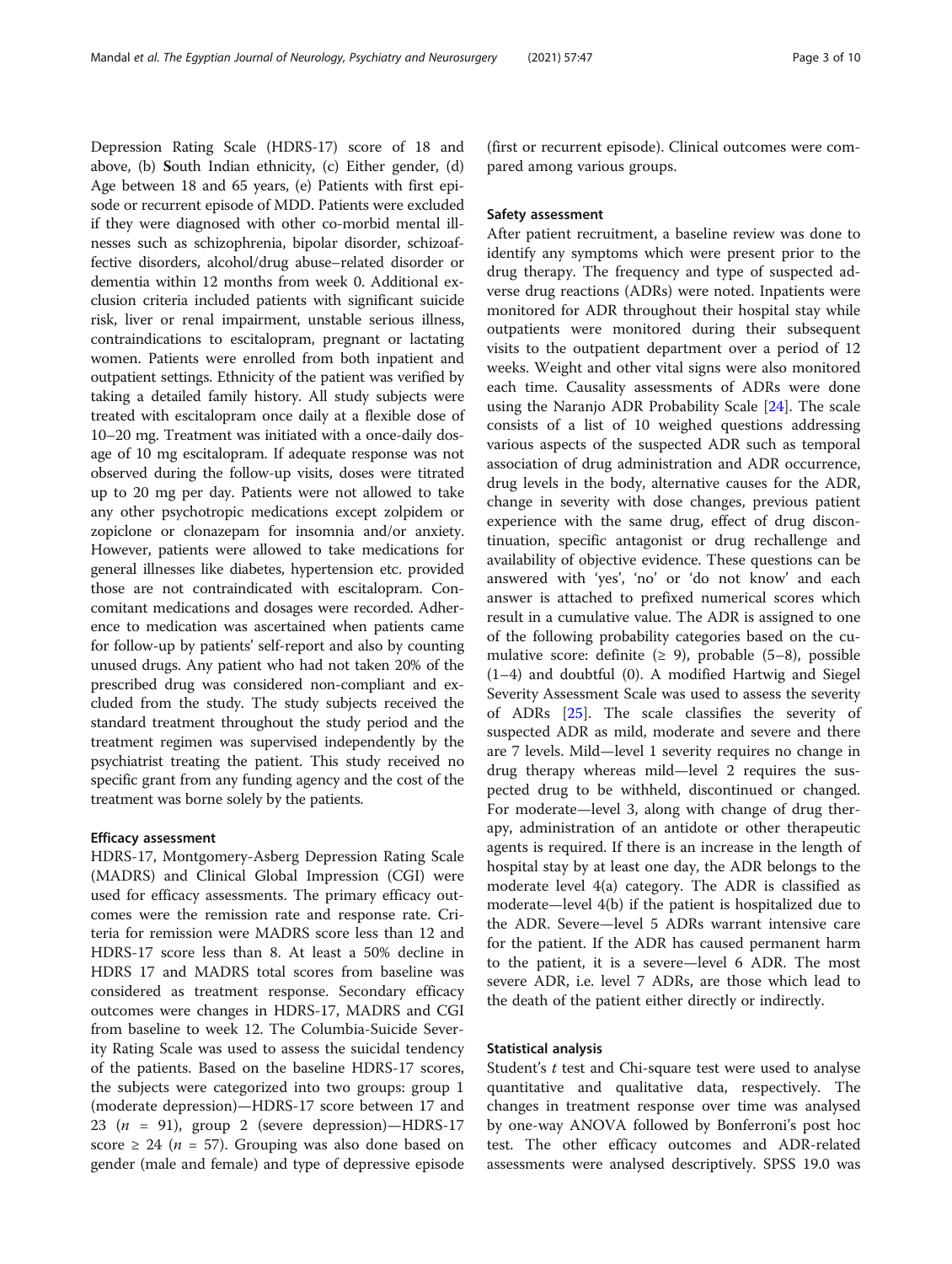used for statistical analysis and  $p$  value < 0.05 was considered statistically significant.

# Results

# Demographic and clinical characteristics of study subjects at baseline

A total of 151 depressive patients were recruited in the study among which 3 patients were excluded from the study as they did not participate in the follow-up evaluation. All the subjects were of South Indian ethnicity and were from states of Karnataka, Kerala and Andhra Pradesh. The demographic and clinical characteristics of the subjects at baseline are presented in Table 1. 15.5% of patients had suicidal ideation at baseline, but it decreased to 6.08% at the end of 12 weeks. The intensity of ideation was least severe as assessed by the Columbia Suicide Severity Rating Scale and these patients did not require any additional psychotropic medications. None of the subjects were found to have suicidal tendencies during the study period. Escitalopram therapy was started with an initial dose of 10 mg once daily for all patients. Later, the escitalopram dose was adjusted to a maximum of 20 mg/day for 124 (83.78%) patients during the treatment period and the rest were maintained with the initial dose till the completion of the study. At least one concomitant drug was taken by 47 (31.8%) patients. The most common concomitant drug prescribed to the patients was clonazepam (7.4%) for insomnia.

# Efficacy outcomes

# Remission and response rate

According to the criteria for response, at the end of week 12, out of 148 study subjects, 83 (56.08%) patients

Table 1 Baseline demographic and clinical characteristics of patients

| Characteristic, $N = 148*$                     |                  |
|------------------------------------------------|------------------|
| Female, $n$ $(\%)$                             | 87 (58.8)        |
| Male, n (%)                                    | 61(41.2)         |
| Ethnicity                                      | South Indian     |
| Age in years, mean $\pm$ SD                    | $42.2 + 10.7$    |
| Patients experiencing first episode, n (%)     | 102 (68.9)       |
| Patients experiencing recurrent episode n (%), | 46 (31.1)        |
| HDRS-17 score, mean $\pm$ SD                   | $22.56 \pm 3.22$ |
| MADRS score, mean ± SD                         | $33.22 \pm 4.23$ |
| CGI-S score, $n$ (%)                           |                  |
| $4 =$ Moderately ill                           | 47 (31.5)        |
| $5 =$ Markedly ill                             | 52 (34.9)        |
| $6 =$ Severely ill                             | 49 (32.9)        |
| Patients having suicidal ideation, n (%)       | 23 (15.5)        |
| Patients having suicidal tendency, n (%)       | O(0)             |

\*N - Total number of study subjects

were non-responders and 65 (43.9%) patients were responders. Sixty-three (96.9%) patients fulfilled the criteria of remission. Figure [1](#page-4-0) shows the week-wise remission and response rates in the total study population and patients with different baseline depression levels. Response and remission rates were higher in group 1 compared with that of group 2 at weeks 4, 8 and 12 (Fig. [1\)](#page-4-0). However, a comparison of the number of responders and remitters among studied groups (group 1 and group 2) using Chi-square test or Fisher's exact test revealed that the association between baseline depression severity and treatment response and remission was not statistically significant.

#### Changes in HDRS-17, MADRS and CGI scores

Figures [2](#page-4-0) and [3](#page-5-0) represent the change in mean HDRS-17 scores and MADRS scores during escitalopram therapy in different groups. The decline in HDRS-17 and MADR S scores in the total study population was significant  $(p)$ value 0.0001) at week 4 and was sustained till week 12. Changes in CGI-severity and CGI-improvement ratings are given in Table [2](#page-5-0). A similar pattern of improvement was seen with CGI-S and CGI-I scores compared with that seen with the HDRS-17 and MADRS total scores.

Group-wise analysis revealed that, in both groups, HDRS-17 and MADRS scores were significantly reduced at different time-points compared with baseline. The decline in HDRS-17 and MADRS scores was significantly ( $p$  value 0.0001) higher in group 1 at weeks 4, 8 and 12 compared with group 2 (Figs. [2](#page-4-0) and [3](#page-5-0)) which was indicative of better treatment response in patients with lower baseline depression severity.

# Relationship of efficacy with gender and type of depressive episode

Efficacy outcomes were similar across different genders  $(p > .05)$ . No significant difference  $(p > .05)$  was observed in efficacy outcomes between patients experiencing a first episode and patients experiencing a recurrent episode.

# Safety and tolerability

Out of 148 study subjects, 119 (80.41%) subjects experienced at least 1 adverse drug reaction (ADR) during the study period. The maximum number of patients (66.9%) experienced ADR at week 4 followed by week 8 (29.1%) and week 12 (7.4%). Most of the ADRs (except insomnia) were mild requiring no change of treatment or drug withdrawal. Insomnia was moderate in 11 (7.4%) patients and was treated with clonazepam. There were no serious ADRs reported. Causality analysis revealed that 196 (79.4%) ADRs were probable whereas 51 (34.6%) ADRs were possible in nature. Doubtful ADRs were excluded from analysis. A total of 247 ADRs were reported during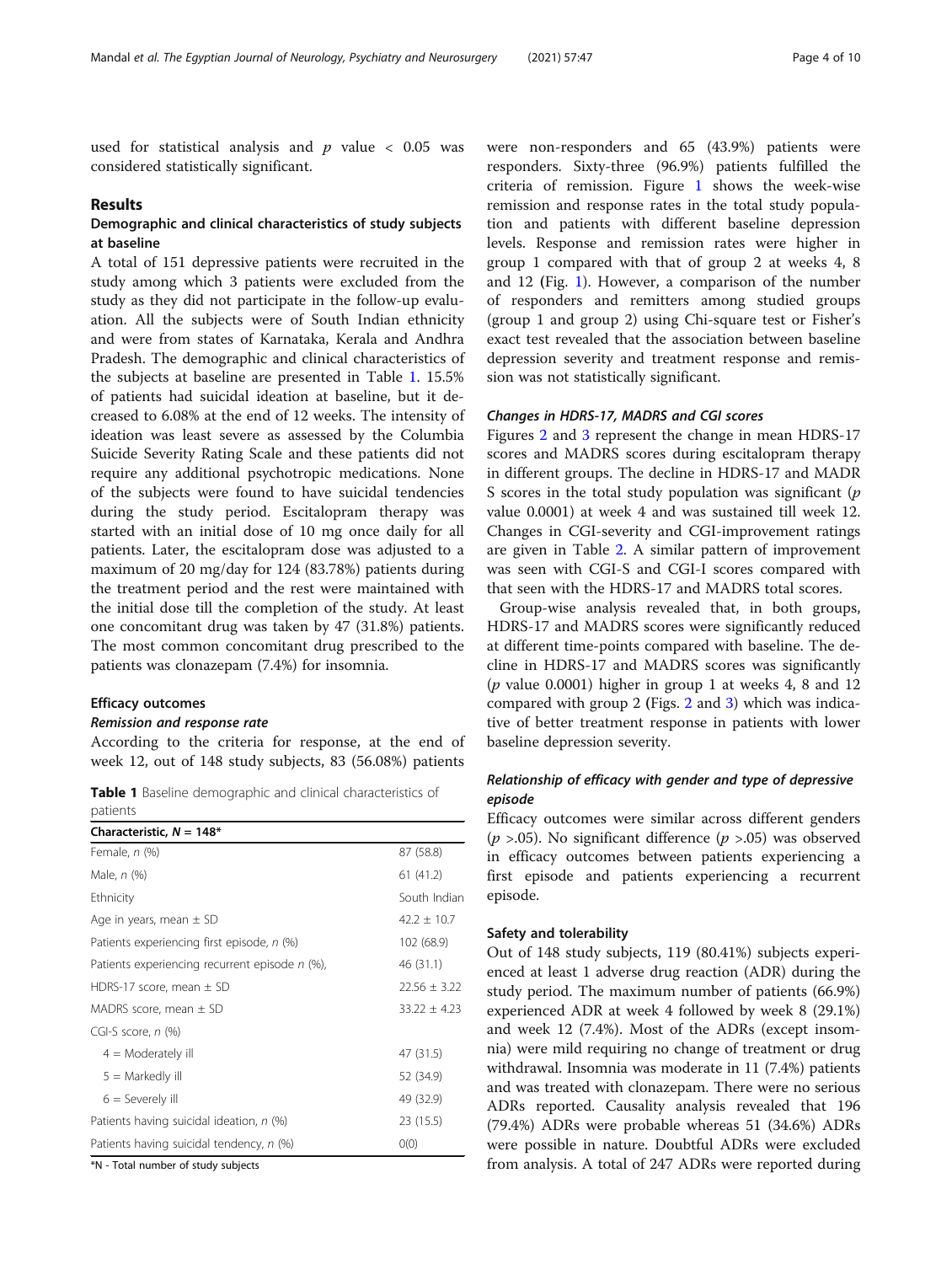<span id="page-4-0"></span>

the 12-week study period. 67.2% of ADRs were reported at the 4th week of treatment followed by the 8th week (26.3%) and the 12th week (6.5%). Escitalopram was well tolerated by the study subjects and treatment withdrawal due to ADRs was not required for any patients. The common ADRs observed during the study period are summarized in Table [3](#page-6-0). There were no significant differences in the proportion of patients experiencing ADRs among different groups based on baseline disease severity, gender and type of depressive episode. The mean number of ADRs was similar across patients having different baseline depression severity and types of depressive episodes. The mean number of ADRs experienced by male patients (mean ± SEM—1.97  $\pm$  0.19) was significantly higher (*p* value: .025)

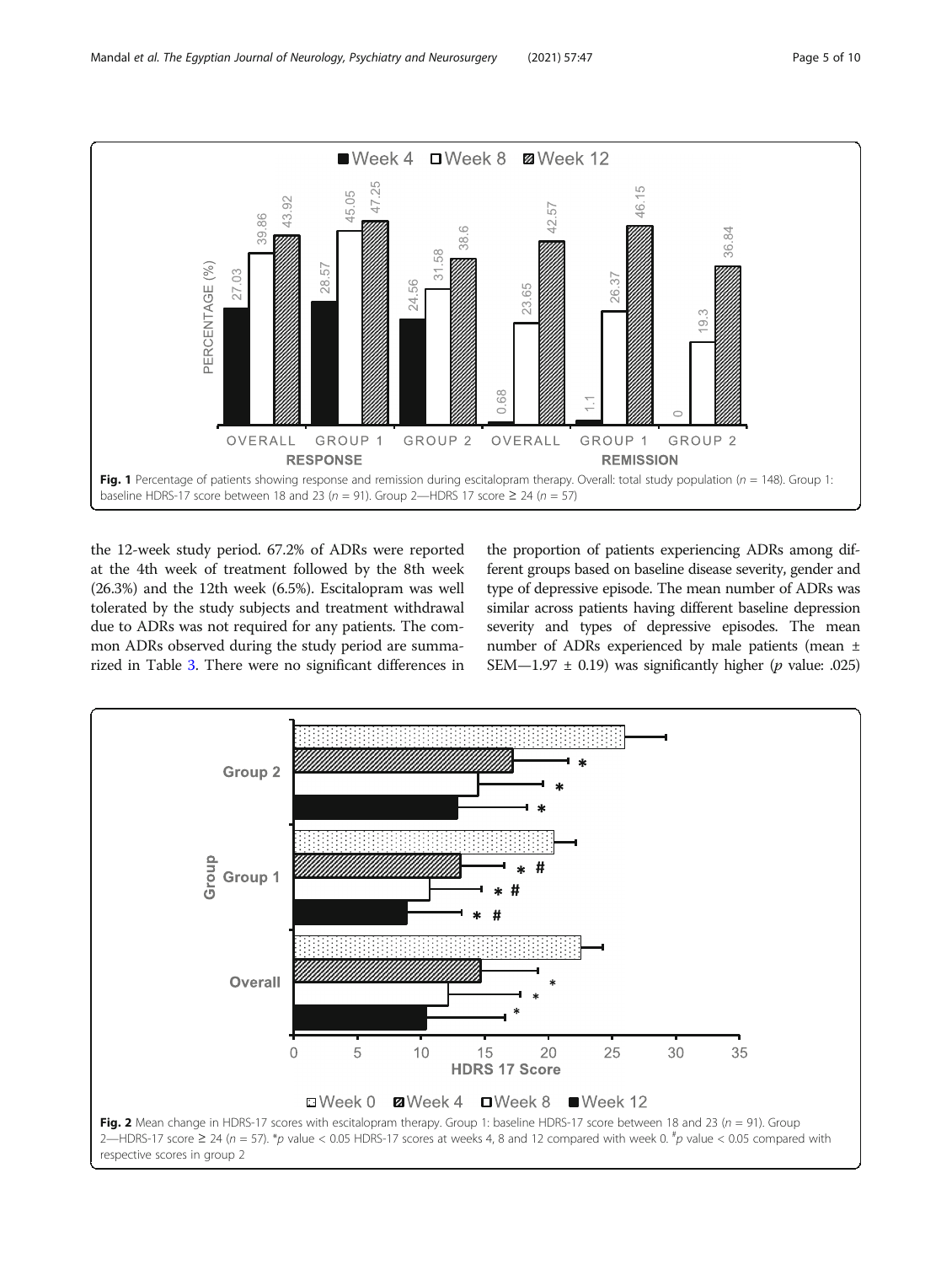<span id="page-5-0"></span>

compared with female patients (mean  $\pm$  SEM-1.46  $\pm$  0.13) in our study population. The more prevalent ADRs among males (reported by  $\geq 4\%$  of male patients) as compared with female patients were nausea, diarrhoea, fatigue, constipation, sweating, drowsiness and abdominal pain. Sexual dysfunction was reported exclusively by male patients.

# **Discussion**

Perusal of the data collected shows that escitalopram was effective in the treatment of MDD patients and it was well tolerated. At the end of 12 weeks, a response rate of 43.9% and a remission rate of 42.6% were achieved in the present study. The pattern of treatment

**Table 2** Changes of clinical global impression during escitalopram therapy ( $N = 148^*$ )

| CGI                 | Week 4, n (%) | Week 8, n (%) | Week 12, n (%) |
|---------------------|---------------|---------------|----------------|
| CGI-S (severity)    |               |               |                |
| Normal              | 0(0)          | 4(2.70)       | 36 (24.32)     |
| Marginally ill      | 1(0.68)       | 27 (18.24)    | 24 (16.22)     |
| Mildly ill          | 93 (62.84)    | 79 (53.38)    | 61 (41.22)     |
| Moderately ill      | 24 (16.22)    | 23 (15.54)    | 16 (10.81)     |
| Markedly ill        | 27 (18.24)    | 15(10.14)     | 11(7.43)       |
| Severely ill        | 3(2.03)       | 0(0)          | 0(0)           |
| Most extremely ill  | 0(0)          | 0(0)          | 0(0)           |
| CGI-I (improvement) |               |               |                |
| Very much improved  | 2(1.35)       | 28 (18.92)    | 54 (36.49)     |
| Much improved       | 57 (38.51)    | 52 (35.14)    | 36 (24.32)     |
| Minimally improved  | 64 (43.24)    | 60 (40.54)    | 53 (35.81)     |
| No change           | 25 (16.89)    | 8(5.41)       | 5(3.38)        |
| Minimally worse     | 0(0)          | 0(0)          | 0(0)           |
| Much worse          | 0(0)          | 0(0)          | 0(0)           |
| Very much worse     | 0(0)          | 0(0)          | 0(0)           |

\*N - Total number of study subjects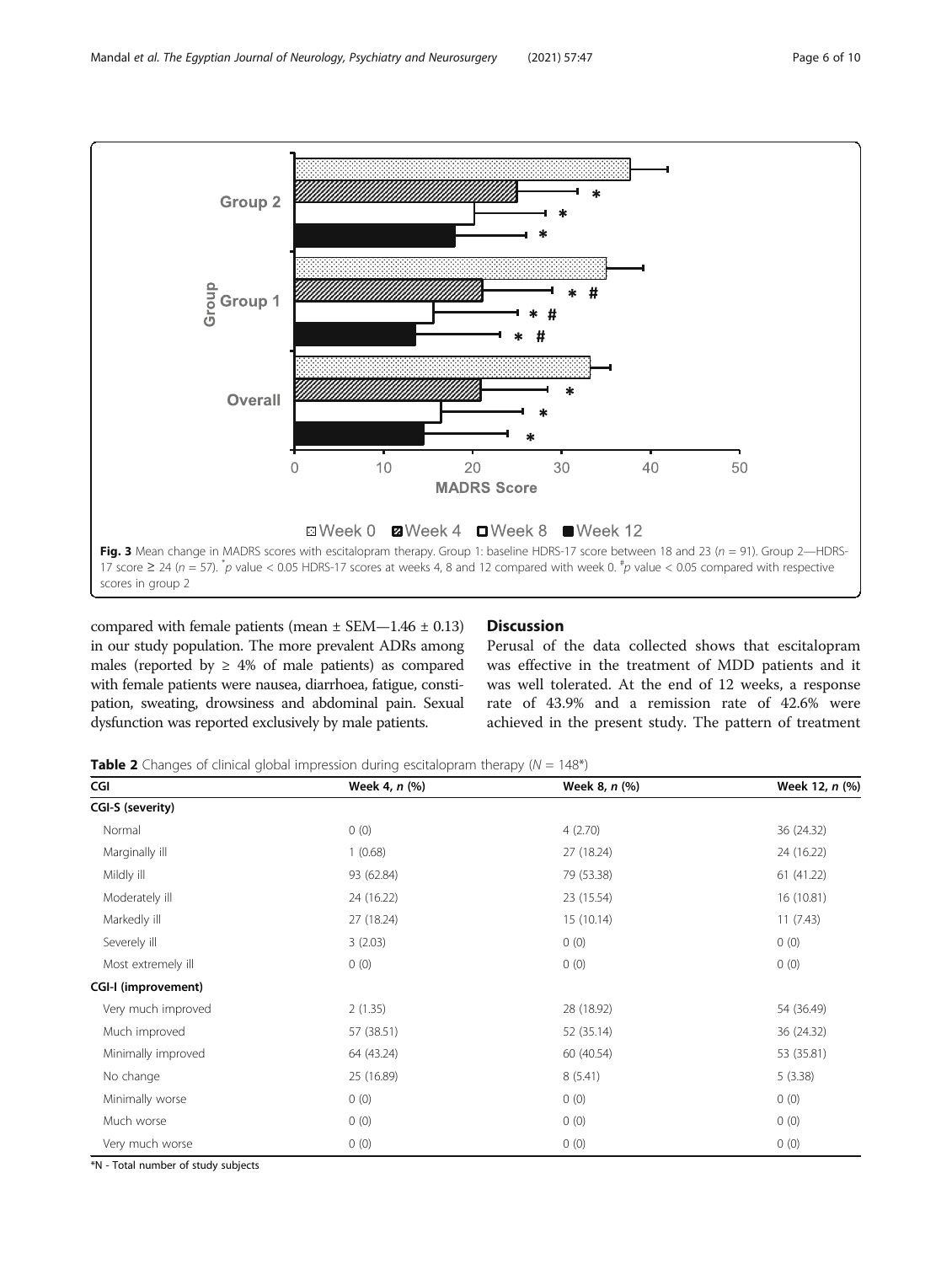$N$ , total study population;  $n$ , number of patients reporting ADR <sup>a</sup>Percentage is calculated out of male patients only ( $n = 61$ )

response assessed by HDRS-17, MADRS and CGI scores were consistent which is suggestive of minimal bias, thus establishes the clinical relevance of treatment response and remission. The response and remission rate observed in our study is lower compared with studies reported in the Indian population. These studies reported a response rate and remission rate of more than 70% and 60% respectively at week 8 [\[26](#page-9-0), [27](#page-9-0)]. Another multicenter trial of escitalopram in MDD patients found 80% response and remission rates at week 8 [\[28\]](#page-9-0). A pooled analysis of four Chinese clinical trials reported a 68.4% response rate and a 48.4% remission rate at the end of 7 weeks [[29](#page-9-0)]. The differences in response and remission rates found in our study could be attributed to variability in study design, sample size, study population, duration of treatment and type of depressive disease.

In our study, the mean changes in HDRS 17 and MADRS were observed in week 4 and there was a steady decline in scores in the next follow-up visits. The changes were statistically significant at each time point compared with baseline. The mean decline in HDRS-17 and MADRS scores at 12 weeks was – 10.4 and – 18.8 respectively. At the end of 8 weeks, the mean decline of HDRS-17 and MADRS was – 12.2 and – 16.8 respectively. This finding is consistent with several comparative studies of escitalopram versus other SSRIs or placebo in MDD patients [[30](#page-9-0), [31](#page-9-0)]. However, one Indian study reported a higher decline in MADRS score (– 20.8) compared with our study at week 8 [[26\]](#page-9-0). This could be due to the higher proportion of non-responders in our study population. A 24-week study reported a much

higher decline (– 26.2) in MADRS scores from baseline [[11](#page-8-0)]. Studies have found that with continued treatment, patients not showing response at week 8 had achieved remission at week 24 [\[11,](#page-8-0) [30\]](#page-9-0). In the present study, 36.5% of patients showed very much improvement after 12 weeks of treatment according to the CGI Improvement Scale, whereas 18.9% of patients showed very much improvement at 8 weeks of treatment. Therefore, the duration of escitalopram therapy can be considered as an important determinant of treatment remission and severely depressed patients might require a longer duration of treatment for achieving remission. Considering a substantial percentage (32.9%) of severely depressed patients at baseline, we might expect an increase in remission rate if the study would have continued for a longer duration. Moreover, most of the responders at week 8 achieved remission at the end of 12 weeks. Therefore, the treatment response observed at week 8 may be used to predict remission in MDD patients.

We have found that patients with baseline moderate depression (HDRS-17 score 17–23) showed better response and remission rate compared with patients with severe depression (HDRS-17 score  $\geq$  24). The decline in HDRS-17 and MADRS scores was also significantly higher in moderate depression. These findings are in line with four trials of escitalopram in MDD patients in the Chinese population [\[29](#page-9-0)]. However, several studies reported that escitalopram showed better treatment response compared with other SSRIs in patients having severe depression at baseline as well [[10,](#page-8-0) [32\]](#page-9-0). However, the absence of a placebo or another treatment group for comparison of treatment efficacy can be considered as a limitation of this study.

In our study, remission was achieved at a dose of 10– 20 mg of escitalopram which is consistent with several trials of escitalopram [[26](#page-9-0), [30\]](#page-9-0). Out of 148 patients, dose was increased to 20 mg/day for 124 patients which include all non-responders ( $n = 83$ ) and 41 (out of 65) responders during the 12-week treatment period. Since dose was increased for more than 80% of study subjects, we have not done any dose-wise analysis of treatment response and remission. An earlier study suggests that escalation of escitalopram dose beyond 20 mg might have a beneficial effect on treatment response [\[33](#page-9-0)]. However, we could not explore this effect in our study as the escitalopram dose was maintained at a maximum of 20 mg.

Sub-group analysis of treatment response revealed that efficacy outcomes were similar in all patients irrespective of their gender or type of depressive episode. Although we did not find any statistically significant associations of these factors with treatment response in our study, but there are conflicting reports in the literature [\[29,](#page-9-0) [34](#page-9-0), [35](#page-9-0)]. Hence, future studies are needed to substantiate these

Table 3 Summary of adverse drug reactions (ADRs) seen in ≥ 3% of patients  $(N = 148)$ 

| n(%)<br>29 (19.6)<br>26 (17.6) |
|--------------------------------|
|                                |
|                                |
|                                |
| 22 (14.9)                      |
| 20 (13.5)                      |
| 18 (12.2)                      |
| 16 (10.8)                      |
| 14(9.5)                        |
| 14(9.5)                        |
| 12(8.1)                        |
| 9(6.1)                         |
| 9(6.1)                         |
| 8(5.4)                         |
| 8(5.4)                         |
| 6(4.1)                         |
| 5(3.4)                         |
| 3(4.9)                         |
|                                |

<span id="page-6-0"></span>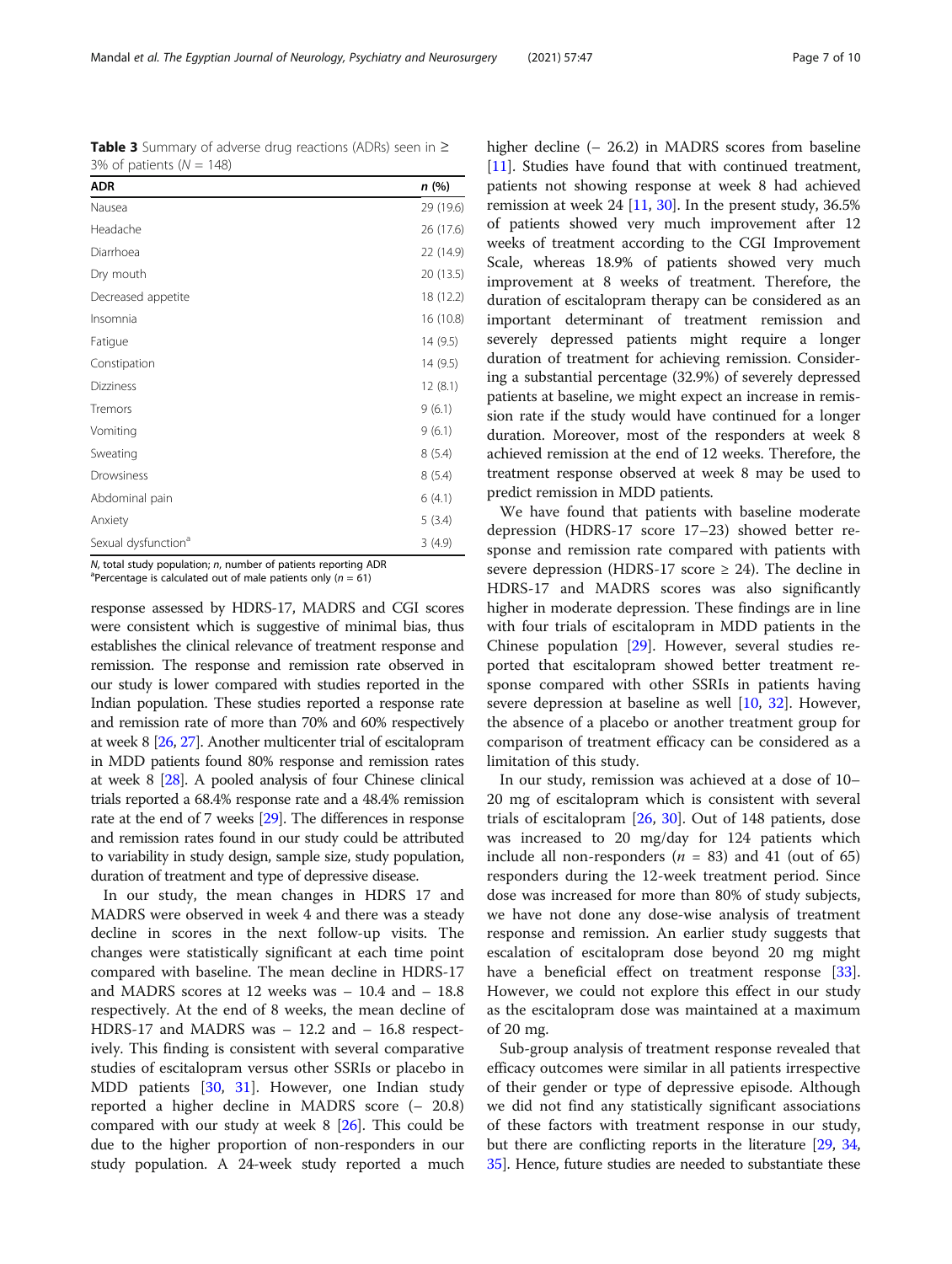reports. Another limitation of our study is that we have not investigated the effect of other factors such as age, duration of depressive episode and concomitant anxiety symptoms which are also known to influence the treatment response [\[11,](#page-8-0) [36](#page-9-0), [37\]](#page-9-0). Moreover, the presence of suicidality can attenuate the clinical response to antidepressant treatment, independently of clinical confounders or the type of antidepressant [[38](#page-9-0)]. A systematic review of several randomized clinical trials raised concerns regarding the increase in suicidality in young psychiatric patients receiving SSRIs [[39](#page-9-0)], whereas several pharmacoepidemiological studies have demonstrated the protective effects of antidepressants with respect to suicidal behaviour in depressive patients [[40](#page-9-0)]. This controversial context demands clinical trials to be designed specifically for depressed patients at significant risk for suicide. In our study, 15.5% of study subjects were found to have suicidal ideation at baseline and we had observed a decline in suicidal ideation at the end of 12 weeks with escitalopram treatment. The intensity of the ideation was found to be the least severe as assessed by the Columbia Suicide Severity Rating Scale. None of the study subjects were found to have suicidal tendencies at baseline or developed it during the study period. However, it is important to note that we had recruited only those patients with suicidal ideation who do not require any other psychotropic medications and can be managed by escitalopram itself. Patients with significant suicide risk such as those with other co-morbid psychiatric or medical conditions, severe somatic illness, adverse life situations, previous suicide attempts, family history of suicide or psychosocial risk factors were excluded from our study as the management of these patients include close monitoring, psychotherapy and use of other psychotropic medications (lithium, antipsychotics, anxiolytics) along with antidepressants [\[41\]](#page-9-0). Hence, from our study findings, we could not establish the therapeutic efficiency of escitalopram in patients with significant suicide risk.

In this study, adverse drug reactions to escitalopram doses of 10-20 mg were mild to moderate in nature and tolerable. Serious ADRs and unexpected safety issues were not reported. The common side effects were related to the gastrointestinal system. In addition, headache, insomnia and fatigue were also commonly reported. No adverse cardiac outcomes were observed in our study, though there are some conflicting reports regarding cardiac safety of escitalopram [\[42](#page-9-0), [43](#page-9-0)]. Most of the ADRs did not require any treatment and were subsided or reduced on their own over few days or weeks. Majority of the adverse effects were reported during the first 4 weeks of therapy. These findings are consistent with the earlier studies of escitalopram in patients with MDD in India and other Asian countries [[9,](#page-8-0) [11](#page-8-0), [26](#page-9-0)–[28](#page-9-0)]. There was no patient withdrawal in our study due to ADR. This finding is also in line with various studies where escitalopram was reported to have lower drop-out cases due to ADR compared with other SSRIs [[8,](#page-8-0) [44](#page-9-0)]. Our study also demonstrated that the frequency of ADR was not associated with baseline disease severity, gender and type of depressive episode.

Escitalopram is the S-enantiomer of citalopram having 30 to 40 times more potency compared with the Renantiomer in binding to serotonin transporter [\[45](#page-9-0)]. This 'chiral-switching' allowed escitalopram to have a more selective action on the serotonin transporter than other SSRIs [\[46](#page-9-0)]. Therefore, it can inhibit the serotonin reuptake more effectively resulting in better treatment efficacy. The low affinity of escitalopram towards cholinergic, alpha-adrenergic and histaminergic receptors might account for its better safety and tolerability profile [[47\]](#page-9-0). Thus, escitalopram is presumed to be highly efficacious and safe for the treatment of MDD patients. This presumption is supported by the results of our study. However, these results cannot be extrapolated for all MDD patients because patients with co-morbid psychiatric disorders, anxiety disorders and high suicide risk were excluded from our study. Therefore, our study population may not be fully exemplary of MDD patient population. This could be another limitation of our study. Further a multi-centric, large-scale, longer duration, prospective, comparative study in a variety of patient populations will be required to establish the efficacy and safety of escitalopram for the treatment of MDD.

Robust scientific evidence suggests that genetic polymorphisms have a crucial role in determining the antidepressant response and adverse effects of escitalopram in different populations [[48](#page-9-0)–[50](#page-9-0)]. Considering the south Indian population to have a distinct genetic makeup [[51\]](#page-9-0), we explored the treatment response and ADR profile of escitalopram exclusively in MDD patients of South Indian origin. We can infer that the lower response and remission rate with escitalopram observed in our study population compared with other populations could be due to the genotypic differences. We cannot confirm this at this stage due to a lack of pharmacokinetic and genotypic data. Further large-scale genetic association studies of several pharmacokinetic and pharmacodynamics candidate genes with treatment response will be required to prove this hypothesis.

# Conclusion

Based on our study results, we can conclude that escitalopram is an efficacious SSRI for the treatment of MDD in South Indian patients with favourable safety and tolerability profile. It was also observed that the treatment response of escitalopram can be influenced by baseline depression severity. This prospective surveillance study provides a representative data of treatment response and ADR profile of escitalopram likely to be encountered in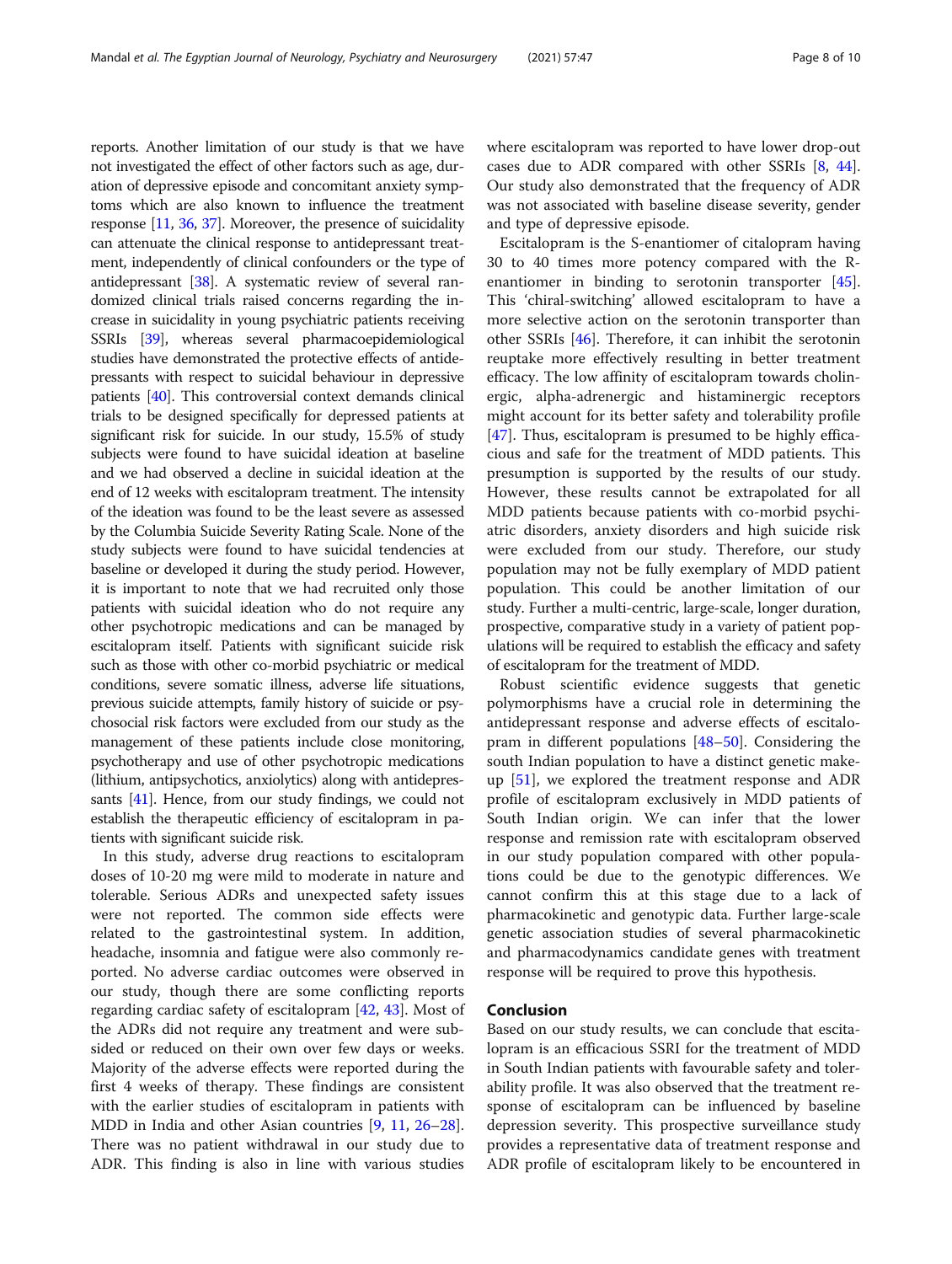<span id="page-8-0"></span>South Indian patients with MDD. Our findings would be useful to clinicians in rational prescribing by providing an estimate of efficacy at multiple time points for comparison. This study data might serve as an evidence base to assist clinicians in predicting clinical outcomes. It also might help in the early detection of ADRs and their subsequent management thereby improving the overall health outcomes and quality of life of patients with major depressive disorder.

#### Abbreviations

MDD: Major depressive disorder; SSRI: Selective serotonin reuptake inhibitor; ADR: Adverse drug reaction; DSM IV: Diagnostic and Statistical Manual of Mental Disorders, Fourth Edition; HDRS-17: 17-item Hamilton Depression Rating Scale; MADRS: Montgomery-Asberg Depression Rating Scale; CGI: Clinical Global Impression; CGI-S: Clinical Global Impression-Severity; CGI-I: Clinical Global Impression-Improvement

#### Acknowledgements

We sincerely acknowledge the assistance provided by Dr. Amritavarshini R and Dr. Linda Thomas from the Department of Psychiatry, KMC, Manipal, during data collection. We are thankful to Dr. Smita Shenoy, Department of Pharmacology, KMC, Manipal, and Dr. Ravindra Munoli, Department of Psychiatry, KMC, Manipal, for their valuable inputs on the study.

#### Authors' contributions

TM was involved in study design, data collection, analysis and interpretation and preparation of the manuscript. LKB, PSVNS and VLV were involved in study design, data analysis and interpretation and critical revision of the manuscript. The author(s) read and approved the final manuscript.

#### Funding

This research received no specific grant from any funding agency in the public, commercial, or not-for-profit sectors.

#### Availability of data and materials

The datasets used and/or analysed during the current study are available from the corresponding author on reasonable request.

#### **Declarations**

# Ethics approval and consent to participate

The study was approved by the Institutional Ethics Committee of Kasturba Hospital, Manipal (Registration no. ECR/146/Inst/KA/2013), and the approval number of our study is IEC 317/2013. Written informed consent was obtained from all the participants after explaining the full procedure.

#### Consent for publication

Not applicable

#### Competing interests

The authors declare that they have no competing interests

#### Author details

<sup>1</sup>Department of Pharmacology, Melaka Manipal Medical College (Manipal Campus), Manipal Academy of Higher Education (MAHE), Manipal, Karnataka 576 104, India. <sup>2</sup>Department of Pharmacology, RAK College of Medical Sciences, RAK Medical & Health Sciences University, Ras Al Khaimah, UAE. <sup>3</sup>Department of Psychiatry, Kasturba Medical College, Manipal Academy of Higher Education (MAHE), Manipal, Karnataka 576 104, India. <sup>4</sup>Department of Neurology, University of Texas Medical Branch, Galveston, TX, USA.

# Received: 5 August 2020 Accepted: 22 March 2021 Published online: 31 March 2021

#### References

- 1. World Health Report 2004: changing history. WHO; 2004.
- 2. Arvind BA, Gururaj G, Loganathan S, Amudhan S, Varghese M, Benegal V, et al. Prevalence and socioeconomic impact of depressive disorders in India:

Multisite population-based cross-sectional study. BMJ Open. 2019;9(6): e027250. <https://doi.org/10.1136/bmjopen-2018-027250>.

- 3. Dhar AK, Barton DA. Depression and the link with cardiovascular disease. Front Psychiatry. 2016;7(MAR):1.
- 4. Xin LM, Chen L, Su YA, Yang FD, Wang G, Fang YR, et al. Risk factors for recent suicide attempts in major depressive disorder patients in China: results from a National Study. Front Psychiatry. 2018;9:300. [https://doi.org/1](https://doi.org/10.3389/fpsyt.2018.00300) [0.3389/fpsyt.2018.00300](https://doi.org/10.3389/fpsyt.2018.00300).
- 5. Mathers CD, Loncar D. Projections of global mortality and burden of disease from 2002 to 2030. PLoS Med. 2006;3(11):2011–30.
- 6. Preskorn SH. Clinically relevant pharmacology of selective serotonin reuptake inhibitors. An overview with emphasis on pharmacokinetics and effects on oxidative drug metabolism. Clin Pharmacokinet. 1997; 32(Suppl 1):1–21.
- 7. Anderson IM, Ferrier IN, Baldwin RC, Cowen PJ, Howard L, Lewis G, et al. Evidence-based guidelines for treating depressive disorders with antidepressants: a revision of the 2000 British Association for Psychopharmacology guidelines. J Psychopharmacol. 2008;22(4):343–96. [https://doi.org/10.1177/0269881107088441.](https://doi.org/10.1177/0269881107088441)
- 8. Lalit V, Appaya PM, Hegde RP, Mital AK, Mittal S, Nagpal R, et al. Escitalopram versus citalopram and sertraline: a double-blind controlled, multi-centric trial in Indian patients with unipolar major depression. Indian J Psychiatry. 2004;46(4):333–41.
- 9. Kirino E. Escitalopram for the management of major depressive disorder: a review of its efficacy, safety, and patient acceptability. Patient Prefer Adherence. 2012;6:853–61. <https://doi.org/10.2147/PPA.S22495>.
- 10. Boulenger JP, Huusom AKT, Florea I, Bæmadraskdal T, Sarchiapone M. A comparative study of the efficacy of long-term treatment with escitalopram and paroxetine in severely depressed patients. Curr Med Res Opin. 2006; 22(7):1331–41. <https://doi.org/10.1185/030079906X115513>.
- 11. Jiang K, Li L, Wang X, Fang M, Shi J, Cao Q, et al. Efficacy and tolerability of escitalopram in treatment of major depressive disorder with anxiety symptoms: A 24-week, open-label, prospective study in Chinese population. Neuropsychiatr Dis Treat. 2017;13:515–26. [https://](https://doi.org/10.2147/NDT.S120190) [doi.org/10.2147/NDT.S120190](https://doi.org/10.2147/NDT.S120190).
- 12. Grover S, Avasth A, Kalita K, Dalal P, Rao G, Chadda R, et al. IPS multicentric study: antidepressant prescription patterns. Indian J Psychiatry. 2013;55(1): 41–5. <https://doi.org/10.4103/0019-5545.105503>.
- 13. Steimer W. Pharmacogenetics and psychoactive drug therapy: ready for the patient? Ther Drug Monit. 2010;32(4):381–6. [https://doi.org/10.1097/FTD.](https://doi.org/10.1097/FTD.0b013e3181e1a78d) [0b013e3181e1a78d.](https://doi.org/10.1097/FTD.0b013e3181e1a78d)
- 14. Fava M. Diagnosis and definition of treatment-resistant depression. Biol Psychiatry. 2003;53(8):649–59. [https://doi.org/10.1016/S0006-3223\(03](https://doi.org/10.1016/S0006-3223(03)00231-2) [\)00231-2](https://doi.org/10.1016/S0006-3223(03)00231-2).
- 15. Balestri M, Calati R, Souery D, Kautzky A, Kasper S, Montgomery S, et al. Socio-demographic and clinical predictors of treatment resistant depression: a prospective European multicenter study. J Affect Disord. 2016;189:224–32. <https://doi.org/10.1016/j.jad.2015.09.033>.
- 16. Souery D, Oswald P, Massat I, Bailer U, Bollen J, Demyttenaere K, et al. Clinical factors associated with treatment resistance in major depressive disorder: results from a European multicenter study. J Clin Psychiatry. 2007; 68(7):1062–70. <https://doi.org/10.4088/JCP.v68n0713>.
- 17. Bull SA, Hu XH, Hunkeler EM, Lee JY, Ming EE, Markson LE, et al. Discontinuation of use and switching of antidepressants: influence of patient-physician communication. J Am Med Assoc. 2002;288(11):1403–9. [https://doi.org/10.1001/jama.288.11.1403.](https://doi.org/10.1001/jama.288.11.1403)
- 18. Masand PS. Tolerability and adherence issues in antidepressant therapy. Clin Ther. 2003;25(8):2289–304. [https://doi.org/10.1016/S0149-2918\(03\)80220-5](https://doi.org/10.1016/S0149-2918(03)80220-5).
- 19. Bennabi D, Aouizerate B, El-Hage W, Doumy O, Moliere F, Courtet P, et al. Risk factors for treatment resistance in unipolar depression: a systematic review. J Affect Disord. 2015;171:137–41. [https://doi.org/10.1016/j.jad.2014.](https://doi.org/10.1016/j.jad.2014.09.020) [09.020](https://doi.org/10.1016/j.jad.2014.09.020).
- 20. Porcelli S, Drago A, Fabbri C, Gibiino S, Calati R, Serretti A. Pharmacogenetics of antidepressant response. J Psychiatry Neurosci. 2011; 36(2):87–113. [https://doi.org/10.1503/jpn.100059.](https://doi.org/10.1503/jpn.100059)
- 21. Kemp AH, Gordon E, Rush AJ, Williams LM. Improving the prediction of treatment response in depression: integration of clinical, cognitive, psychophysiological, neuroimaging, and genetic measures. CNS Spectr. 2008;13(12):1066–86. [https://doi.org/10.1017/S1092852900017120.](https://doi.org/10.1017/S1092852900017120)
- 22. Locher C, Kossowsky J, Gaab J, Kirsch I, Bain P, Krummenacher P. Moderation of antidepressant and placebo outcomes by baseline severity in